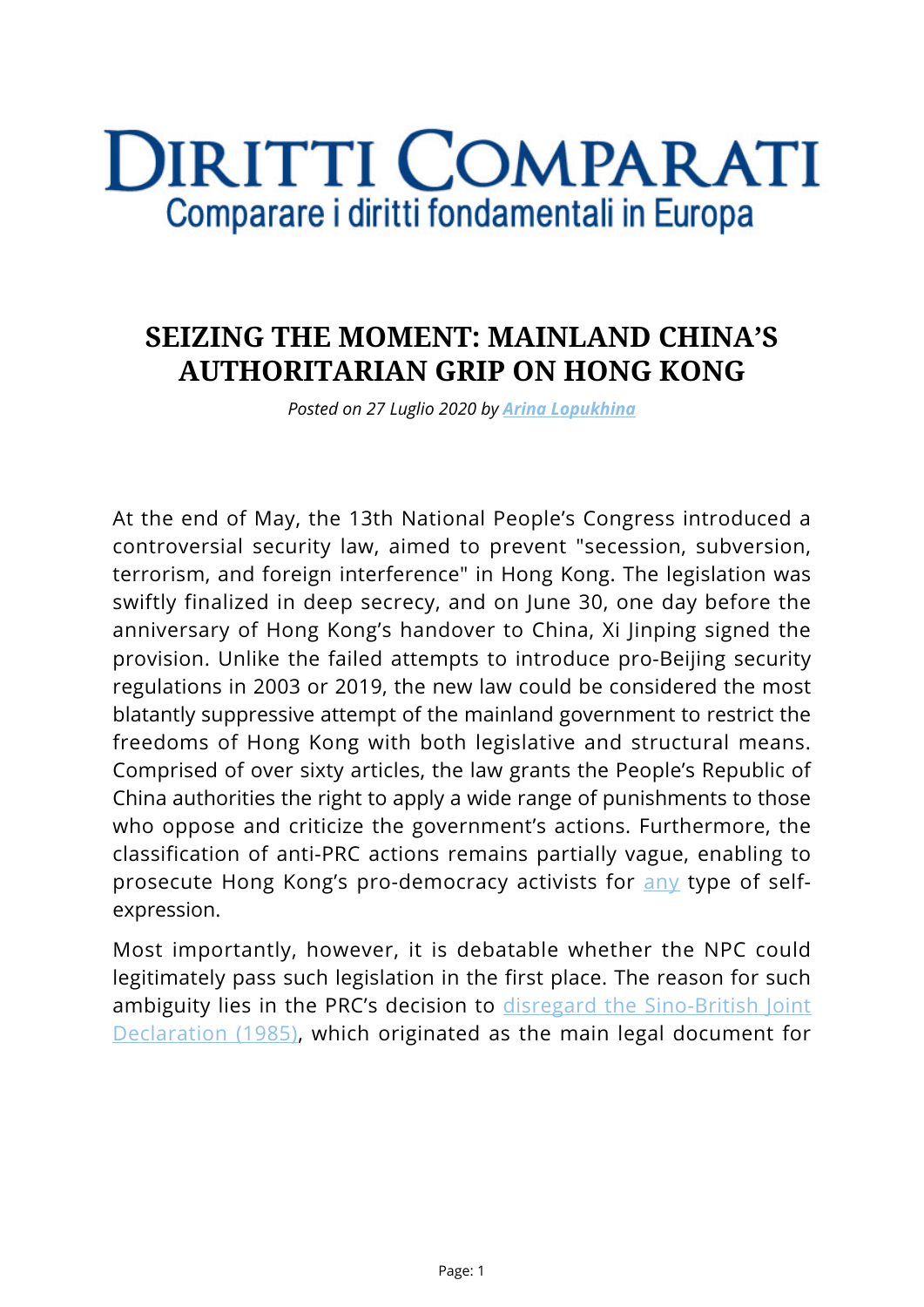setting out arrangements regarding Hong Kong's status. While the UK continues to consider the treaty to be legally valid, China does not wish to adhere to this vision, claiming the Declaration to be simply a historical document with no practical significance. So, the 1997 "one state, two systems" policy, established in the 1985 treaty and set to last until 2047, guarantees the preservation of the region's distinct economic and legal systems unless specified otherwise in [Annex III](https://www.basiclaw.gov.hk/en/basiclawtext/images/basiclawtext_doc5.pdf) of Hong Kong's miniconstitution, the Basic Law. The newly introduced extensive security measures, however, do not fall under the content of the above-mentioned part of Hong Kong's constitution, and neither can they be forced upon the region by the National People's Congress. This is because [Article 23](https://www.basiclaw.gov.hk/en/basiclawtext/chapter_2.html) of the Basic Law outlines that Hong Kong's domestic security matters, although mandatory to implement, should be subject to regional and not national policy-making. Therefore, the clash between the interpretations of the 1985 international treaty gives the mainland government a chance to proceed with diminishing Hong Kong's sovereign rule even before the expiration of the agreement in 2047.

Historically, mainland China has not been fond of Hong Kong allowing civil liberties within a unique judicial system, which enables the autonomous region to preserve a drastically different socio-economic order compared to the rest of the country. Even after the formal end of the British rule in 1997 and reversion to Chinese sovereignty, Hong Kong still employs the common law system and has a de-facto constitution. Moreover, the city residents continuously push the local government to introduce direct elections for executive positions which are purposefully kept under the control of the Communist Party of China and organize mass demonstrations against PRC's authoritarian measures, hoping to achieve further independence from the mainland. In response, the mainland government has been trying to get a firmer grip on Hong Kong under the excuse of introducing fierce security laws, similar to the ones enacted over the PRC's territories. Referring to [Article 23](https://www.basiclaw.gov.hk/en/basiclawtext/chapter_2.html) of the Basic Law which obliges the region to enact threat-preventive regulations against jeopardizing the rule of the Central People's Government (CPG), the 2003 National Security Bill was the first significant attempt to transfer more power over Hong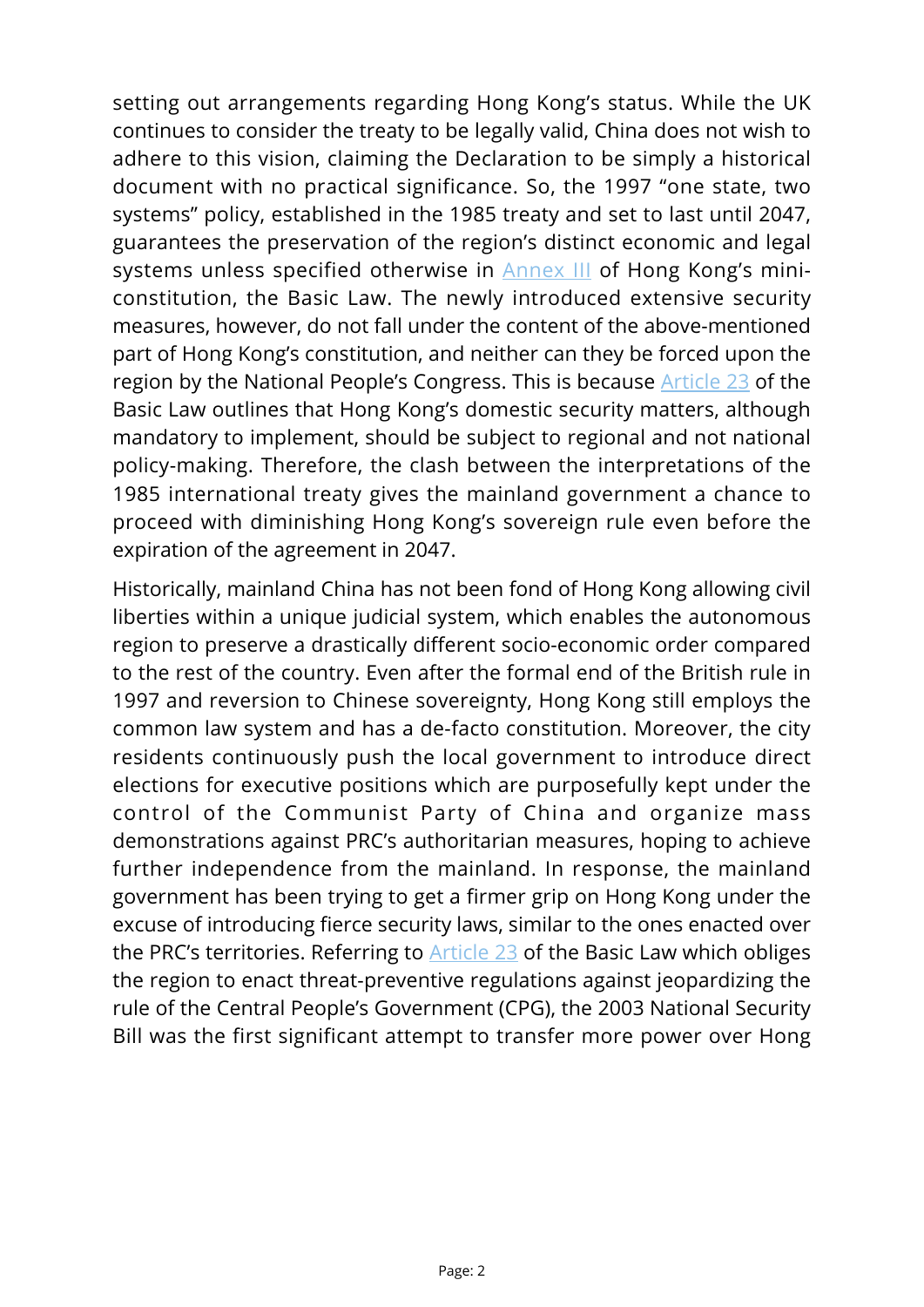Kong's domestic security to Beijing. However, public dissatisfaction with the proposal overpowered the fear of SARS outbreak: in the end, demonstrations forced the regional government to shelve the security matter. Last year, a similar scenario occurred with the Fugitive Offenders Ordinance amendment (a.k.a. the 2019 Hong Kong Extradition Bill), which meant to grant the mainland authorities more power over criminal justice. Once again, blazing protests became the main reason why the bill was withdrawn. This time, however, such a strong anti-CPG reaction and the acute rise of the pro-democracy movement provoked a ruthless response from the mainland. Now, Hong Kong's hands are tied because the new law was imposed under **[Article 18](https://www.basiclaw.gov.hk/en/basiclawtext/chapter_2.html)** of the Basic Law, which confirms that the National Congress holds the right to legislate over matters of defense and international affairs.

Mainly, the content of the [new legislation](https://hongkongfp.com/2020/07/01/in-full-english-translation-of-the-hong-kong-national-security-law/) pinpoints the following regulations:

- Requiring the city authorities to prevent actions and activities which threaten China's national security;
- Requiring the three branches of Hong Kong's government (judicial, legislative, and executive) to stop any anti-governmental activities;
- Banishing foreign actors and organizations from intervening in/meddling with Hong Kong's and China's domestic affairs;
- Introducing severe punishments for security-threatening crimes, up to life imprisonment;
- Establishing an office of the Ministry of State Security (read: the state intelligence) in the region with full impunity ([opened](https://www.bbc.com/news/world-asia-china-53330650) a week after the law was passed);
- Establishing a new fully mainland-controlled body, Office for Safeguarding National Security in Hong Kong, for the sole purpose of overseeing the domestic affairs;
- Granting the NPC full authority to legislate over national security in Hong Kong;
- Requiring the city authorities to report on the progress of prevention measures to the mainland government;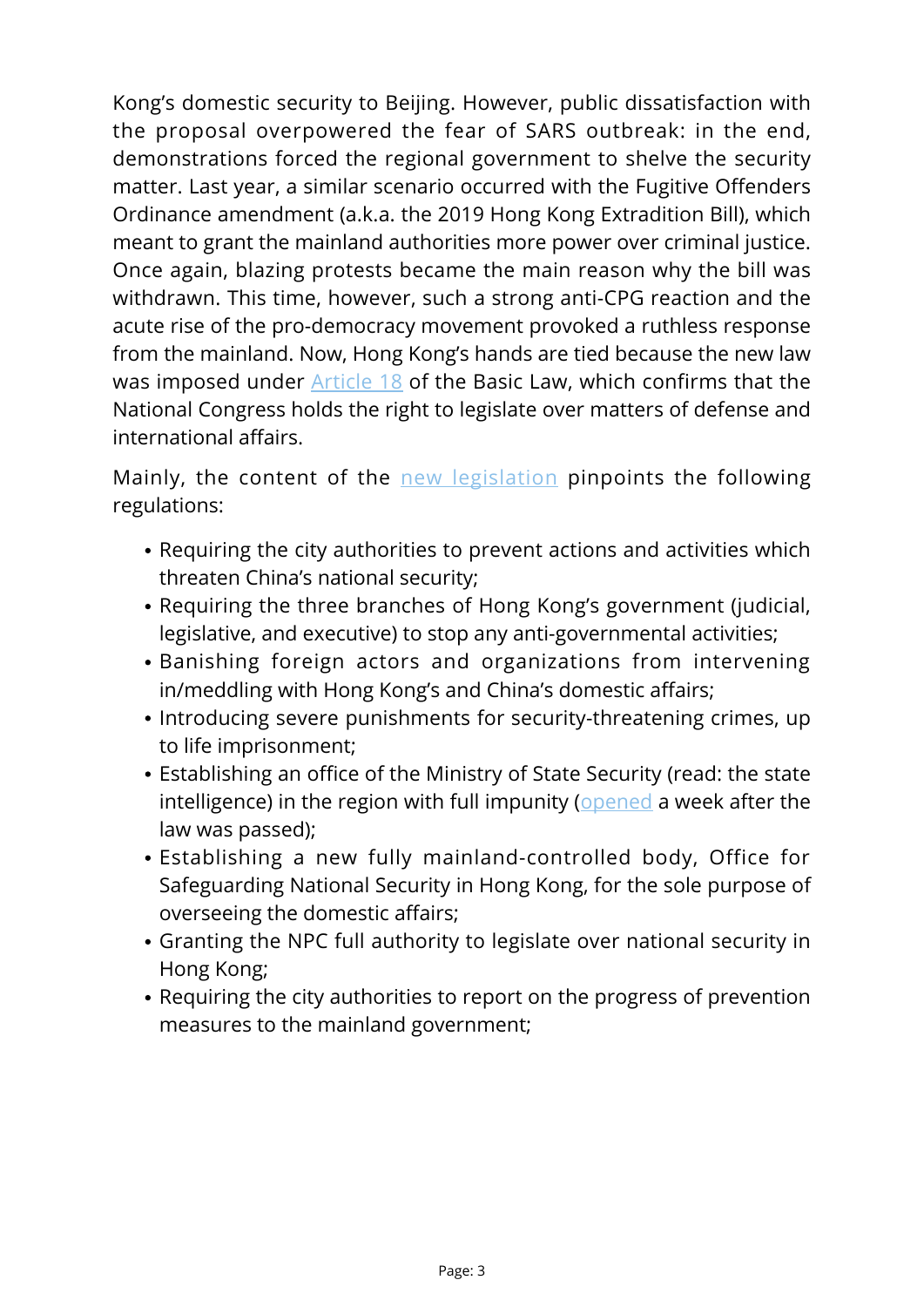The reforms clearly demonstrate an expansion of the mainland's authority over Hong Kong's inner affairs, yet also suggest potential issues with the government's accountability. Firstly, Articles 41, 44, and 46 nurture a legal bias, allowing trials to be held secretly and without the jury's presence, as well as granting the Hong Kong's chief executives the right to pick judges for particular cases. Moreover, some of the provisions contain vague phrasing, such as Article 29, that could enable the mainland authorities to file cases against a large scope of misdemeanors. The article condemns "provoking <…> hatred among Hong Kong residents towards the Central People's Government or the Government of the Region", while it is rather hard to assess what is considered "hatred" and what would be counted for its expression. Also, Article 55 delegates the mainland authorities to investigate "complex" and "serious" matters without clarifying which are deemed to be such, thus letting the PRC take control over nearly any case.

Practically speaking, under the new law, any anti-Beijing comments or actions could be classified as espionage or terrorism. As one can imagine, such overwhelming control from the mainland would be employed mainly for penalizing those who have previously taken part in protests or continues to oppose China's rule in any shape or form, ceasing the freedom of speech. For instance, Professor Johannes Chan, a legal scholar at the University of Hong Kong, [expressed concerns](https://www.bbc.com/news/world-asia-china-52765838) over the security law's invasiveness, stating that it is likely to distort the region's judicial system, making it resemble the mainland's one. Thus, Hong Kong's unique common law jurisdiction might be instinct over the following years. Additionally, according to Charles Low, the chairman of the Internet Society non-profit organization, the new regulations showed that the fears regarding the [extension of the "Great Firewall" to Hong Kong](https://www.theguardian.com/world/2020/jul/08/china-great-firewall-descends-hong-kong-internet-users) are coming true, thus further jeopardizing the residents' freedom of expression and access to information.

Another dreadful outcome of forcing Hong Kong to play by the PRC's rules is hampering affairs with foreign countries and thus losing the reputation of Asia's financial hub. With around 80% of Hong Kong's exports heading outside China, this could result in a sharp decline in the city's economy. For example, the USA, one of Hong Kong's main economic partners,